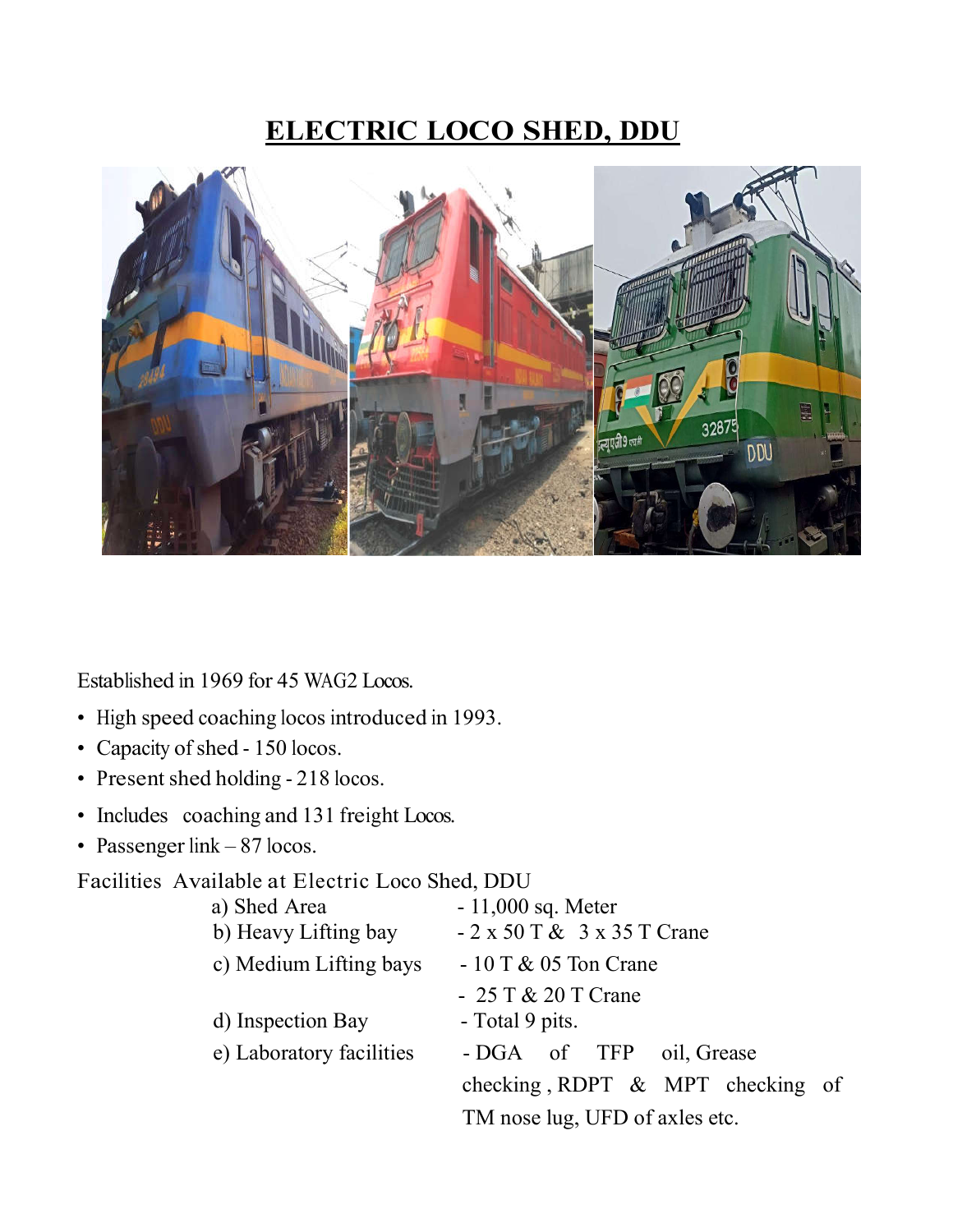# **Organization**

### PRASHANT KUMAR Sr. DEE/TRS/DDU, IRSEE'06



# **Loco Holding**

| <b>Type of Loco</b> | <b>Population</b> | <b>Utilization</b> |
|---------------------|-------------------|--------------------|
| WAG7                |                   | Freight            |
| WAG9                |                   | Freight            |
| WAP4                |                   | Coaching           |
| Total               |                   |                    |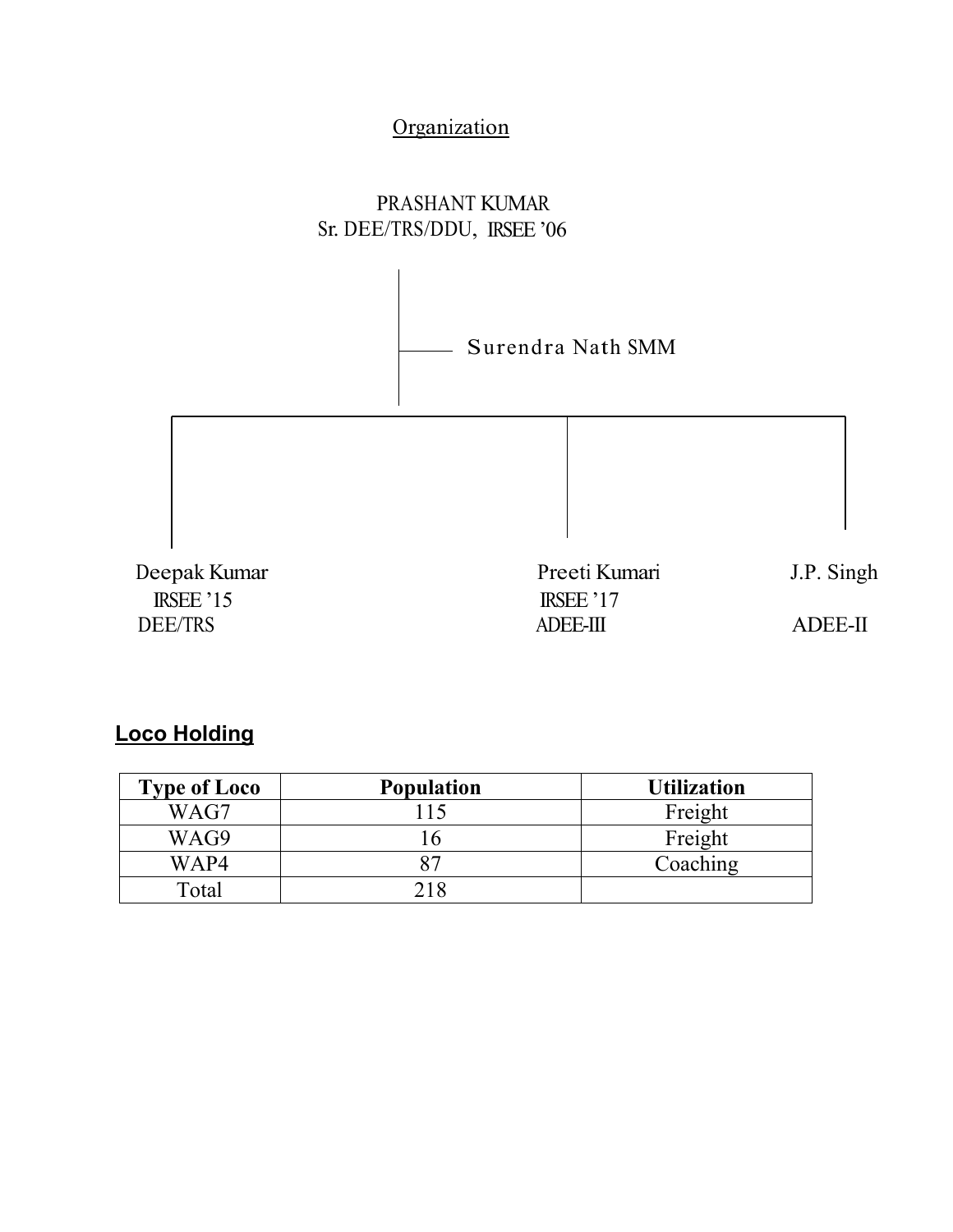## **Manpower Position**

| category       | <b>Santioned</b> | <b>On Roll</b> | Vaccancy | Total     | <b>Staff</b> | % Short     | % Short     |
|----------------|------------------|----------------|----------|-----------|--------------|-------------|-------------|
|                | <b>Staff</b>     |                |          | staff     | as per       | fall as per | fall as per |
|                |                  |                |          | available | <b>Bench</b> | santioned   | santioned   |
|                |                  |                |          |           | mark         | strength    | on roll     |
|                |                  |                |          |           |              |             | strength    |
| Supervisors 95 |                  | 73             | 22       | 73        |              |             | 23.2%       |
| Skilled        | 568              | 458            | 110      | 458       |              |             |             |
| Unskilled      | 57               | 97             | $+40$    | 97        | $773.5*$     | 7.4%        |             |
| Total          | 720              | 628            | 92       | 628       |              |             |             |

\*As per revised bench mark of Rly. Bd's letter dated 30.09.19 with outsourcing of various work.

#### **Important works in hand to be completed on 2020-21**

•Replacement of microprocessors of make Stesalit, SIL and ICEPL since the firms has been obsolete and no support of spares

or AMC is there. Work is under progress and 30 locos are due.

- •AMC of all electronic equipment's for enhancing loco reliability, since works are on progress and Streamlining maintenance of WAG9 locos by doing IC and major schedules.
- •Replacement of overaged equipments as Auxiliary machines, traction motor bearings, relays.

•Trap chamber modification as per MS-463 to be completed as 128 locos are due.

#### **Infrastructural works under progress for Capacity Enhancement**

- •Repair of two pit-lines of NR Diesel shed work sanctioned- under progress (90% Completed)
- •Capacity augmentation work sanction in Umbrella 19-20, Under CAO/C/S, estimate under Sanction.
- •Extension of 25T and 50T bay sanctioned, execution under WPO/Patna
- •One additional under floor pit lathe machine sanctioned in M&P(19-20), under procurement